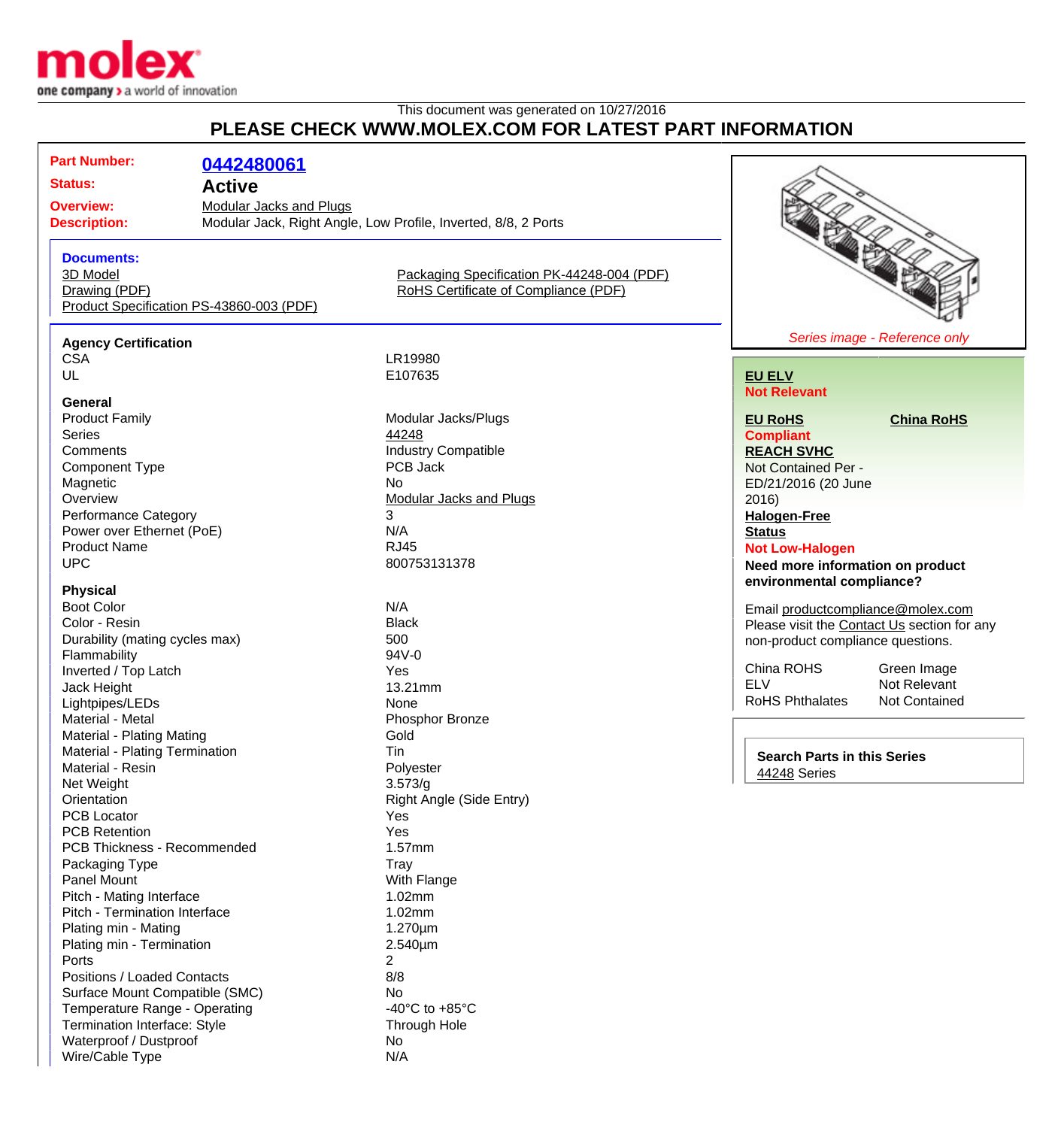| <b>Electrical</b><br>Current - Maximum per Contact<br>Grounding to PCB<br>Shielded<br>Voltage - Maximum                                                                              | 1.5A<br>No<br>No<br>150V AC (RMS) |  |  |  |
|--------------------------------------------------------------------------------------------------------------------------------------------------------------------------------------|-----------------------------------|--|--|--|
| <b>Solder Process Data</b><br>Duration at Max. Process Temperature (seconds)<br>Lead-freeProcess Capability<br>Max. Cycles at Max. Process Temperature<br>Process Temperature max. C | 005<br>WAVE<br>001<br>260         |  |  |  |
| <b>Material Info</b>                                                                                                                                                                 |                                   |  |  |  |

**Reference - Drawing Numbers** Packaging Specification PK-44248-004<br>Product Specification PS-43860-003,

PS-43860-003, RPS-43860-004, RPS-43860-007, RPS-43860-008, RPS-43860-013

## This document was generated on 10/27/2016 **PLEASE CHECK WWW.MOLEX.COM FOR LATEST PART INFORMATION**